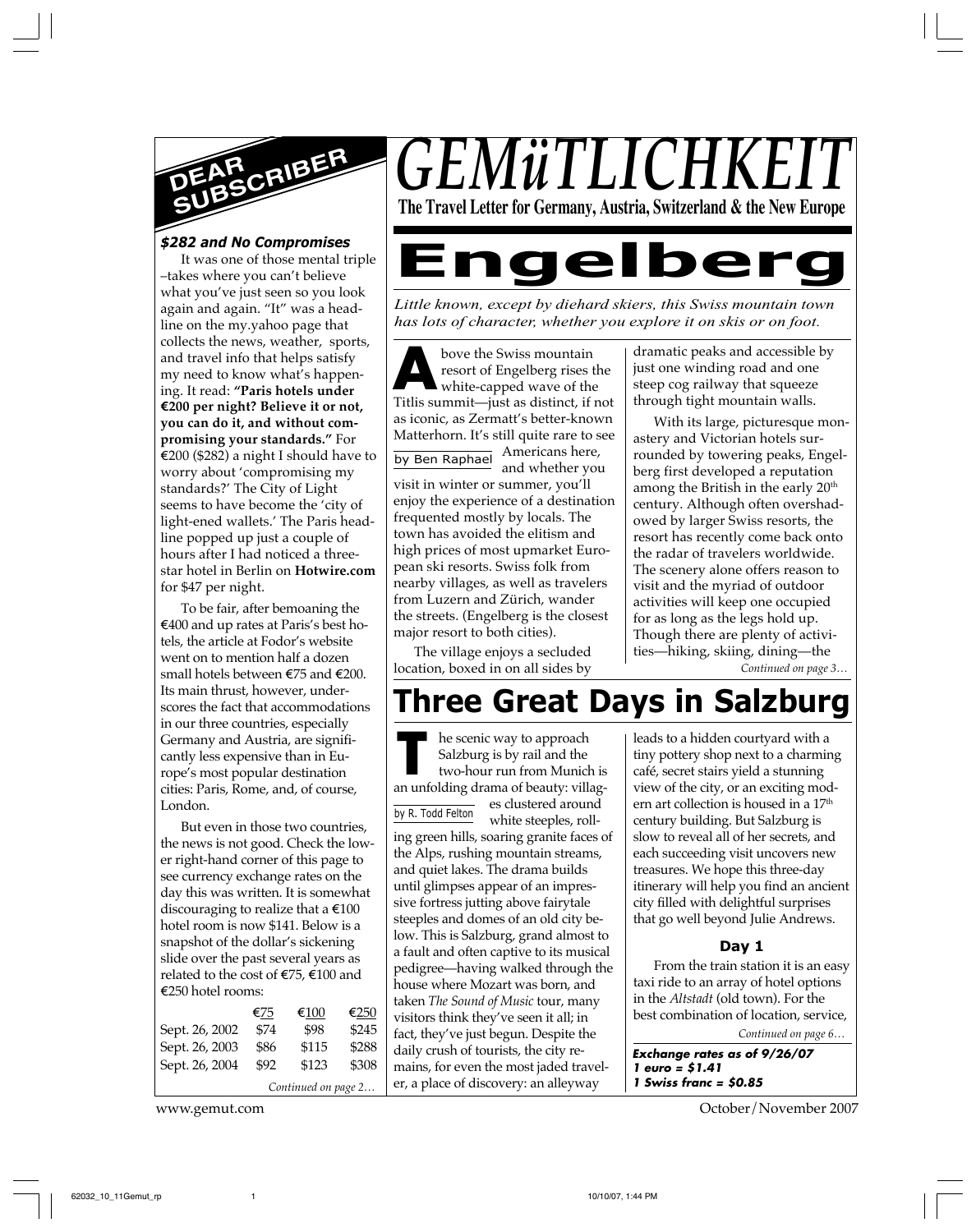## *DEAR SUBSCRIBER Continued from page 1* Sept. 26, 2005 \$91 \$121 \$303

Sept. 26, 2006 \$95 \$127 \$318 Sept. 26, 2007 \$106 \$141 \$353

What the table doesn't take into account, of course, is inflation. You probably got a better hotel room for E100 in 2002 than you will today. And, of course, Germany's value added tax rose three percent this year.

Are there any bright spots in all this? Maybe. Let's assume that 12 months ago, even though you felt the euro was outrageously expensive, you sucked it up and got your Europe fix. But this year? Lots of second thoughts. The straw may have broken the camel's back. The euro is up 11% over 2006. Question is, will it cost you 11% more in 2007/08 than it did a year ago? Probably not. Increased competition has dropped airfares to a point slightly lower than they were in the fall of '06. Our travel department is booking November San Francisco-Munich nonstops on **Lufthansa** for less than \$700. You can rent a compact car (four doors, air, perfect for two people) for a week for \$228 sometimes less if you catch a sale. On the basic price before tax, that's about \$1 per day more. Couple that \$1 per day with the increase in German VAT and you'll pay about 6.5 percent more for a compact car than a year ago.

Let's say you want to be in Europe for two weeks. The airfare is the same and the compact car for 14 days costs

about \$30 more than in 2006. So far you've covered two major expense items, air and ground transport, paid both prior to departure in dollars, and your cost is virtually the same as a year ago. Now you're left with food and hotels. At the **Gasthof Fraudorfer** in Garmisch-Partenkirchen, the smoked pork chops with mashed potatoes and sauerkraut cost E10.5, the same as in '06. A year ago you would have paid \$13.34; today it's \$14.81. Let's say you also have a salad, a dessert and a couple of beers. In '06 the per person tab for the entire meal was  $\epsilon$ 27 or \$34. This year it's \$38. For two persons, that's an additional \$8 for dinner. There are thousands of good restaurants in Germany where you can eat well for prices like these. Of course the fancier the cuisine, the more expensive the food, and the higher will be your cost difference vs. '06. Let's figure, including lunches, the two of you pay \$25 more per day for food; over 14 days that's \$350. But with a few picnic lunches and a little less beer and wine you can probably cut that in half.

If you stay in the same hotels in the same towns, there's no getting around it, it's going to cost you at least 11 percent more than last year. If, in '06, your average hotel room was  $\text{\textsterling}110 \text{ (\$140)}$ , this year you'll pay \$155, an extra \$15 per night for lodging, or a total of \$210. So far, your added cost over '06 is \$560. There will, of course, be other expenses: parking, fuel, public transport, entrance fees, snacks, etc., so let's add

another \$200 to the difference and we have determined that your cost is going to be \$760 or about \$54 per day more in 2007/08 than in '06.

But wait, you haven't changed you style of travel at all. Make a few adjustments and you can whittle down that \$760. For example, spend more time in small towns. Five days in a three-star hotel in Bamberg (a wonderful city) instead of Munich should save about \$50 per night or \$250. For even more savings, step down in hotel category. The cheapest double room in Bamberg's **Hotel Nepomuk** (two Michelin roof peaks) is  $\text{\textsterling}118$ . A nice double at the less upscale but equally charming **Wilde Rose** (one roof peak) is €95. That's a \$32 per night saving.

One clever couple told us how they found delicious takeout meals at an upscale Vienna deli and had dinner in their hotel room.

Once again, it's a time to get creative about travel spending. — RHB

#### **Using Gemütlichkeit**

• Hotel prices listed are for one night. Discounts are often available for longer stays.

• All hotel prices include breakfast unless otherwise noted.

 $\bullet$  Local European telephone area codes carry the "0" required for in-country dialing. To phone establishments from outside the country, such as from the USA, do not dial the first "0".

#### **Logging on to Our Website**

Back issues in PDF format from January 1993, except for the most recent 10, are available free to subscribers only at www.gemut.com (click on "Members"). To access the issues, enter the user name and password published in this space each month. The new codes are:

User Name: **gelb** Password: **2727**

| <i><b>GEMüTLICHKEIT</b></i><br>Vol. 21, No. 9                                                                                                             | <b>HOTEL RESTAURANT RATING KEY</b>                                                              |                       |                     |                            |                                       |
|-----------------------------------------------------------------------------------------------------------------------------------------------------------|-------------------------------------------------------------------------------------------------|-----------------------|---------------------|----------------------------|---------------------------------------|
| <b>Oct./Nov. 2007</b>                                                                                                                                     | The Travel Letter for Germany, Austria, Switzerland & the New Europe                            | <b>Rating Scale</b>   | <b>Scale</b>        | <b>Restaurant Criteria</b> |                                       |
|                                                                                                                                                           |                                                                                                 | Excellent             | $16 - 20$           | Food                       | 65%                                   |
| <b>Publishers:</b>                                                                                                                                        | <b>Robert H. &amp; Elizabeth S. Bestor</b>                                                      | Above Average         | 12 - 15             | Service                    | 20%                                   |
| Nikki Goth Itoi<br><b>Executive Editor:</b><br><b>Tom Bross</b><br><b>Contributors:</b>                                                                   | Average                                                                                         | $8 - 11$              | Atmosphere          | 15%                        |                                       |
|                                                                                                                                                           | Lydia Itoi                                                                                      | Adequate              | $4 - 7$             |                            |                                       |
| <b>Consulting Editor:</b>                                                                                                                                 | <b>Thomas P. Bestor</b>                                                                         | Unacceptable          | $0 - 3$             |                            |                                       |
| <b>Online Services:</b>                                                                                                                                   | <b>Kurt Steffans</b><br><b>Andy Bestor, Laura Riedel</b>                                        |                       |                     |                            |                                       |
| <b>Subscriber Travel Services:</b>                                                                                                                        | <b>Hotel Rating Criteria</b>                                                                    |                       | <b>Value Rating</b> | <b>Scale</b>               |                                       |
| Gemütlichkeit (ISSN 10431756) is published 10 times each year by UpCountry<br>Publishing, 288 Ridge Road, Ashland OR 97520. TOLL FREE: 1-800/521-         | People/Service                                                                                  | 30%                   | Outstanding Value   | $17 - 20$                  |                                       |
| 6722 or 541/488-8462, fax: 541/488-8468, e-mail travel@gemut.com. Web                                                                                     | Location/Setting                                                                                | 15%                   | Very Good Value     | $12 - 16$                  |                                       |
| site: www.gemut.com. Subscriptions are \$67 per year for 10 issues. While<br>every effort is made to provide correct information, the publishers can make | Guestrooms                                                                                      | 30%                   | Average Value       | 9<br>$-11$                 |                                       |
| no guarantees regarding accuracy.                                                                                                                         |                                                                                                 |                       | 5%                  | <b>Below Average Value</b> | $5 - 8$                               |
|                                                                                                                                                           | <b>POSTMASTER: SEND ADDRESS CHANGES TO:</b><br>Gemütlichkeit, 288 Ridge Road., Ashland OR 97520 | Facilities/Restaurant | 20%                 | A Rip-Off                  | 0<br>$\overline{4}$<br>$\blacksquare$ |
|                                                                                                                                                           |                                                                                                 |                       |                     |                            |                                       |

Gemütlichkeit 2 October/November 2007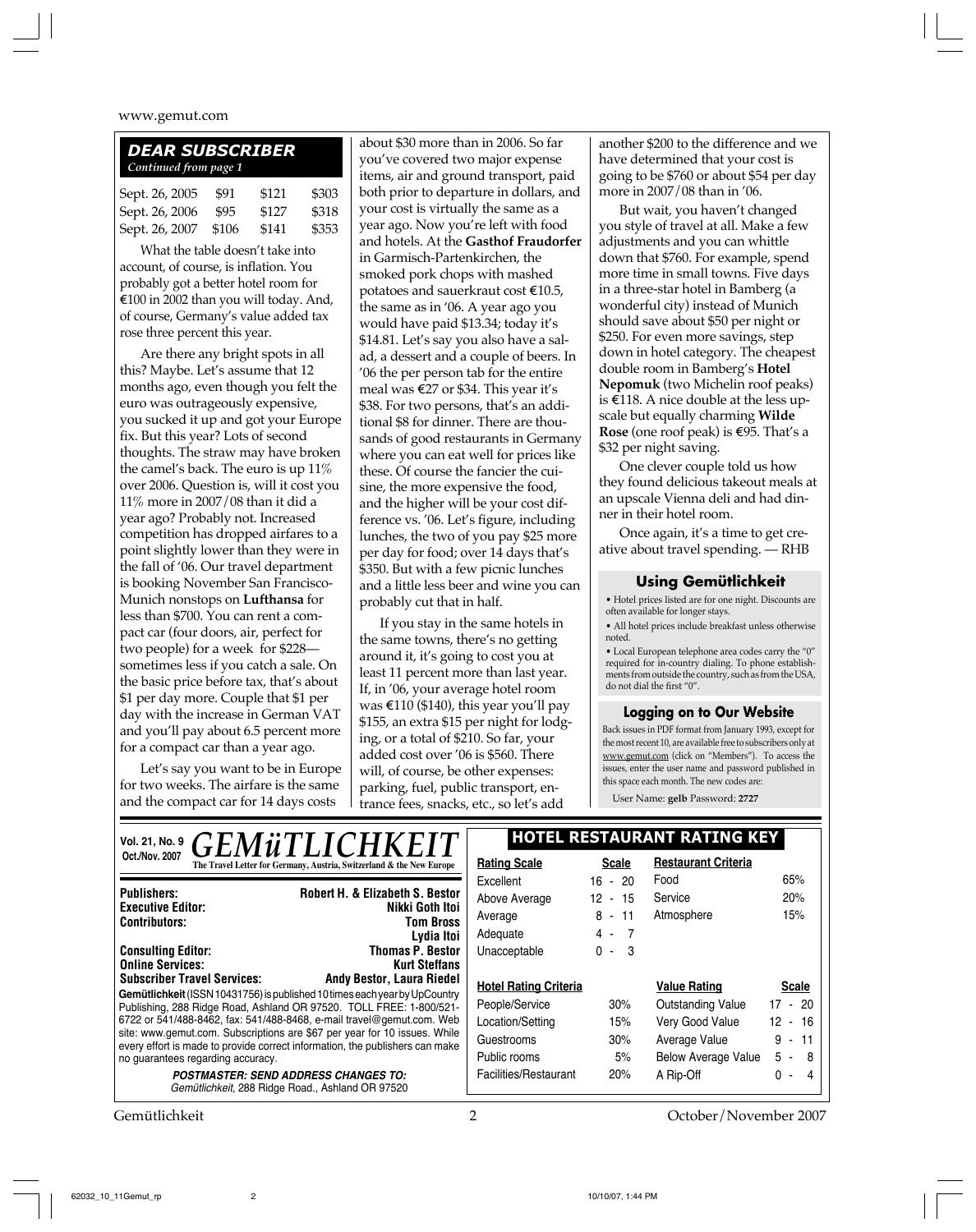#### *ENGELBERG Continued from page 1*

resort does not overwhelm in the way that larger places such as Verbier and Crans-Montana do.

While skiing is the main attraction (snow falls steadily from November through April), many wintertime visitors don't ski at all. Instead, they take a cable car up to the Steinberg glacier on Titlis mountain, where they ride the Ice Flyer chairlift and eagerly ask for photo opportunities with the skiers. On the other hand, advanced and expert skiers will find the hill especially suits their needs. The *off-piste* at the Titlis area is some of the best in Switzerland. If you're an expert skier who feels up to departing from the groomed trails, make sure you have avalanche gear (transceiver, shovel, and probe) and ski with someone familiar with the area (there are many cliffs and crevasses to avoid). Most of the groomed runs have a steep pitch, and the snow usually gets better the higher one goes. If the sky is clear, it's a good idea to start out on the Jochpass/Jochstock side of the resort and move with the sun over to Stand in the afternoon. Brunni, on the other side of the village, faces south, thus it gets considerably more sun and has more beginner terrain. However, the abundant sunshine here melts the snow quicker, so the season on this side of the valley is shorter. (Last year it barely opened at all, but 2006 was unusually bad throughout the country).

#### *Summer Hikes*

For an excellent all-day, summer excursion, ride the gondola and then two chairlifts to get to Jochpass. Then follow hiking signs to Melschee-Frutt. The hike has only a few short climbs; for the most part you'll cover level or slightly downhill terrain. Start by skirting around a long ridge before descending toward a sparkling glacial lake. Then pass through a tiny village with rustic old barns and stables before the path takes you around another lake and eventually ends at the small resort village of Melschee**Engelberg Basics**

**Population:** 3,600 **Elevation:** 1050 meters (3,445 ft.), Titlis glacier 3,020 meters (9,908 ft) **Visitor information:** Tourismus AG, Tourist Center, CH-6390 Engelberg, +41/41/ 639 77 77, welcome@engelberg.ch **Driving distances to:** Berlin 509 km 316 miles<br>
7iirich 95 km 59 miles 59 miles Bern 146 km 91 miles Basel 132 km 82 miles Geneva 300 km 186 miles Lucerne 44 km 27 miles **Rail/bus times:** Zürich 2:01<br>Bern 2:12 Bern Lucerne 1:01 Basel 2:31 Geneva 4:18

**Closest major airports:** Zürich, Geneva **Events and festivals:**

Open Air Music Festival "Muisiglandzgmeind 08" in Grafenort, July

Engelberg Summer Event, June- July, www.engelberger-sommerevent.ch Alpine Pop Music Festival on Ristis, August

World Cup Ski Jump, December 2007

Frutt. You'll find more lifts here and a large vertical rock face, popular among climbers. To return to Engelberg, either hike back the way you came or give your legs a rest and take the gondola down to the bus stop. From there, it's a short but winding ride to the rail station in Sarnen where you can catch a train back to Engelberg.

Another full-day hike starts from the Brunni side of Engelberg and ends at Rugghubelhut restaurant. Start by taking the Brunni cable car and follow signs towards the restaurant where the long, slowly ascending trail ends. Once there, you can refuel before heading back the way you came—or stay overnight at the hut. The trail, entirely above treeline, provides great views of Engelberg and Titlis across the valley. Some informational displays along the way describe how glaciers formed the valley.

For the best view with the least effort, take the gondola from the village to Trübsee, where you switch to a cable car that takes you to Stand. Then hop on the Titlis Rotair cable car, proudly declared the world's first rotating cable car (gimmicky and annoying because only the floor rotates so you can't lean against a wall if you're tired) The Rotair spins over the awe-inspiring Steinberg glacier, with its many ice-cliffs and crevasses. From here, it's a 45-minute hike up the glacier to the summit of Titlis, where the view stretches in all directions—south into the heart of the Bernese Oberland and north toward the low, rolling farmland surrounding Luzern and Zürich. Short ski runs typically stay open year-round on the glacier, but in 2006 they had to close for a few months. Due to the glacier's shrinking size, surely the days of summer skiing here are dwindling.

There are countless other short hikes and walks for people of all abilities on both the Titlis and Brunni sides of the valley. The trails are well marked and maintained, and good maps are available at the tram stations.

Other activities in Engelberg include golf, guided hikes up the Fürenalp (doable by anyone in good shape), rock climbing, mountain biking, and sledding. February and March are the best months for skiing. In spring, activities are limited due to lingering snow on hiking trails. And in the late fall, lifts sometimes close down for maintenance (a good time to go if you want to avoid crowds).

#### **Engelberg Hotels**

The town's hotels have much character and the village is small enough that there are no bad locations. Plus, nearly every room in every hotel has a view of the Alps.

#### Hotel Schweizerhof

Despite its understated décor, this hotel shines because of its friendly staff and owners, the **E**<sup>propries</sup><br>Burch-Weibel family Over Burch-Weibel family. Over the past 10 years, each floor has been renovated in a variety of styles that offer something for every taste. Except for the top floor, all rooms on the front side of the building

Gemütlichkeit 3 October/November 2007

62032\_10\_11Gemut\_rp 3 10/10/07, 1:44 PM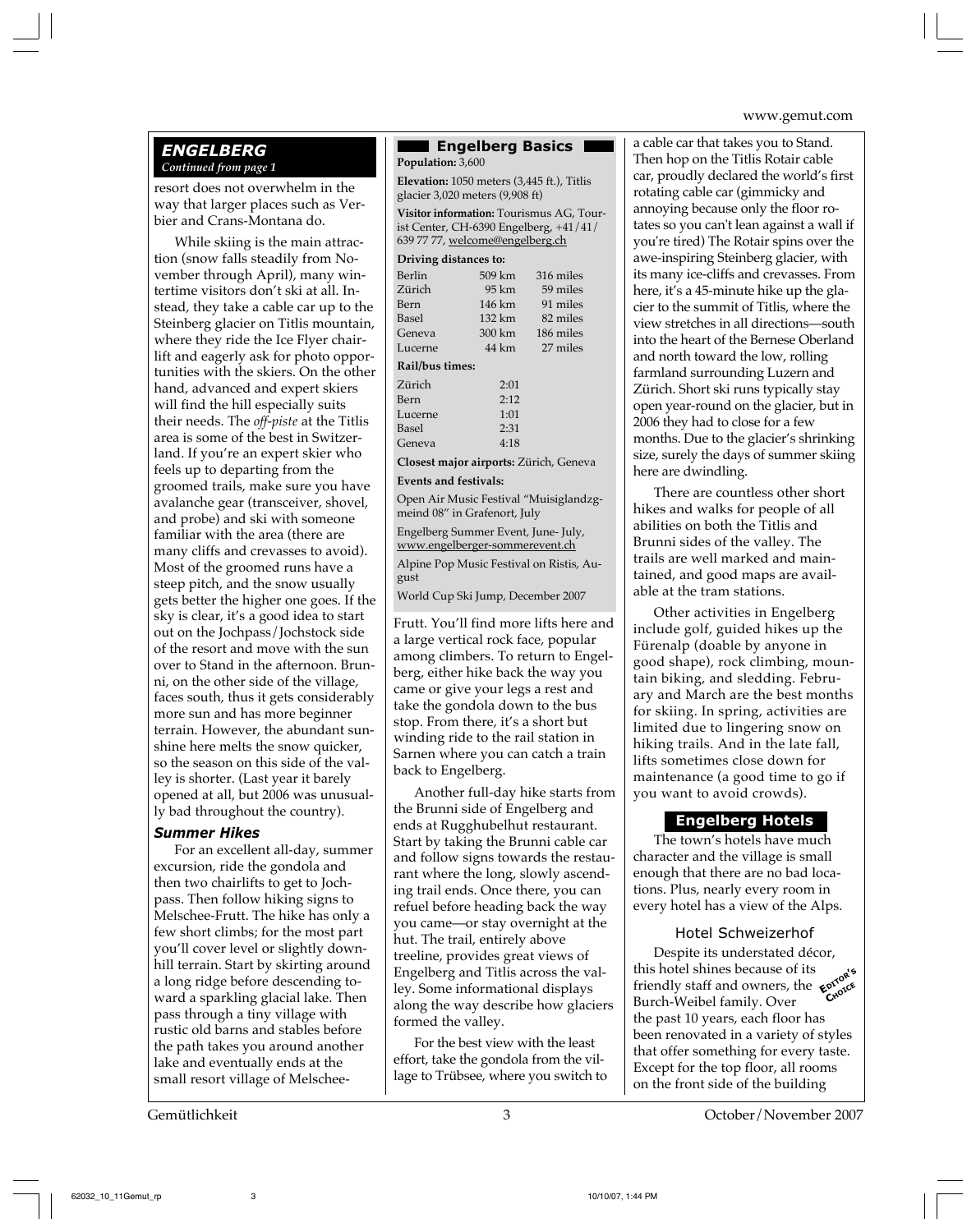have balconies. While there may be more luxurious experiences for a similar price at other hotels, the friendly, homey atmosphere here is worth a lot.

You might request Number 404, a corner room with three separate balconies that look out on superb views of Titlis and the surrounding Alps. A walk-in closet and separate toilet and bath (the only room in the hotel with this distinction) give the room plenty of space. Light blues and grays with red armchairs and yellow curtains create a cheery ambience.

The smaller Number 207 has a hardwood floor, modern furniture (including a frosted glass armoire), and an out-of-the-way sitting nook next to large windows. This room also has a balcony.

Recently renovated Number 102 features a romantic style, not hearts and lace but lots of light wood, soft reds and yellows, and a big bathroom with a deep tub. Spectacular views up the Brunni side of the valley make up for no balcony.

On the first level, a small fitness room, sauna, and solarium that doubles as a massage parlor are open to all guests. In winter (and by special request from groups of 10 or more in the summer), the hotel serves cheese fondue in a traditional room with dark wood-paneled walls. Across the hall, the elegant breakfast room features high ceilings and chandeliers.

**Contact:** Hotel Schweizerhof, CH-6390 Engelberg, tel. +41/41/637 11 05, fax +41/41/637 41 47, info@schweizerhof-engelberg.ch, www.schweizerhof-engelberg.ch **Daily Rates:** Singles CHF 110-155, doubles CHF 180-270 **Rating:** QUALITY 13/20, VALUE 9/20

#### Hotel Europe

Towering ceilings, marble columns, and red carpets set **E**<sup>p</sup>ropries the tone in the lobby of this the tone in the lobby of this classic Victorian hotel. We found the front desk staff a little stuffy, but perhaps it's all part of the luxury package.

Elegantly furnished Number 202 is a bright and open space with high ceilings, twin beds pushed together, three separate balconies, two armchairs, a large armoire, a desk, and a couch. Even when the couch is converted to a bed this corner room feels large. The somewhat cramped bathroom detracts only slightly from the room's overall quality.

Number 208, also on a corner, but even larger than 202, has a bigger bathroom and a tub. There are two large beds and, like all rooms here, the couch can be converted to a bed.

The Europe's restaurants offer separate seating for guests and the public. This enormous dining room features large round tables, marble columns, and high ceilings. Across the hall, a small bar with a billiards table offers a cozier atmosphere.

On the ground floor, a modern sauna and solarium and large ski room with heated boot racks complete the hotel's offerings.

**Contact:** Hotel Europe, Dorfstrasse 40, CH-6390 Engelberg, tel. +41/41/ 639 75 75, fax +41/41/639 75 76, info@hoteleurope.ch, www.hoteleurope.ch **Daily Rates:** Singles CHF 110-150, doubles CHF 180-260 **Rating:** QUALITY 15/20, VALUE 13/20

#### Ramada Hotel Regina Titlis

This large chain hotel has 128 rooms, including 32 suites, all with balcony. The spacious lobby is strewn with couches, chairs, and coffee tables. Granite floors and large potted plants placed throughout, complement the slightly upscale atmosphere. You'll find a friendly and professional staff here, and the hotel's top two floors have recently been renovated.

Number 506 has twin beds and its view up the valley provides spectacular shots of both Titlis and Brunni. The spacious room contains a couch and an armchair in yellow plaid upholstery and a wood-paneled wall in the alpine style. A large closet and royal blue carpeting complete the amenities. The averagesized bath has a full-sized tub.

Suites such as Number 803 consist of two large, open rooms as well as a kitchenette that can be unlocked and used upon request. Relax on the couch or armchairs in the living room, or enjoy your own meals at the oval dining table. The averagesized bathrooms feature two sinks.

On ground level, the hotel bar offers live music and in summer has a large area for outdoor seating. Beyond the bar, Italian restaurant La Strega has stone walls and a fireplace. Some dishes are cooked at your table. A buffet breakfast is served in Restaurant Titlis.

The basement holds an inviting, 12-meter long indoor pool, a coin-op whirlpool, plus a sauna and massage rooms. For an added touch of romance, you can rent a private hot tub with champagne service for 90 minutes (CHF 160).

**Contact:** Ramada Hotel Regina Titlis, Dorfstrasse 33, CH-6390 Engelberg, tel. +41/41/639 5858, fax 639 5859, regina-titlis@ramada-treff.ch, www.ramada-treff.ch **Daily Rates:** Singles CHF 135-150, doubles CHF 165-180 **Rating:** QUALITY 11/20, VALUE 11/20

#### Hotel Bellevue-Terminus

 Though clearly it was once a luxury stop, the Bellevue is now a little rough around the edges. Inside the hotel, the promise of the imposing, almost elegant exterior is unfulfilled. The spacious lobby has high marble columns, a fireplace, and plenty of seating, but on a recent visit, the less-than-friendly staff seemed happy to chat among themselves while guests waited to be checked-in.

Twin beds, high ceilings, and a marble-topped desk are the main features of Number 129. The small bathroom has a rather drab decor, but the room's balcony offers views up the valley.

The larger Number 131 also has a balcony, a king-sized bed covered with a flowered duvet, and another marble-topped desk. The floors

Gemütlichkeit 4 October/November 2007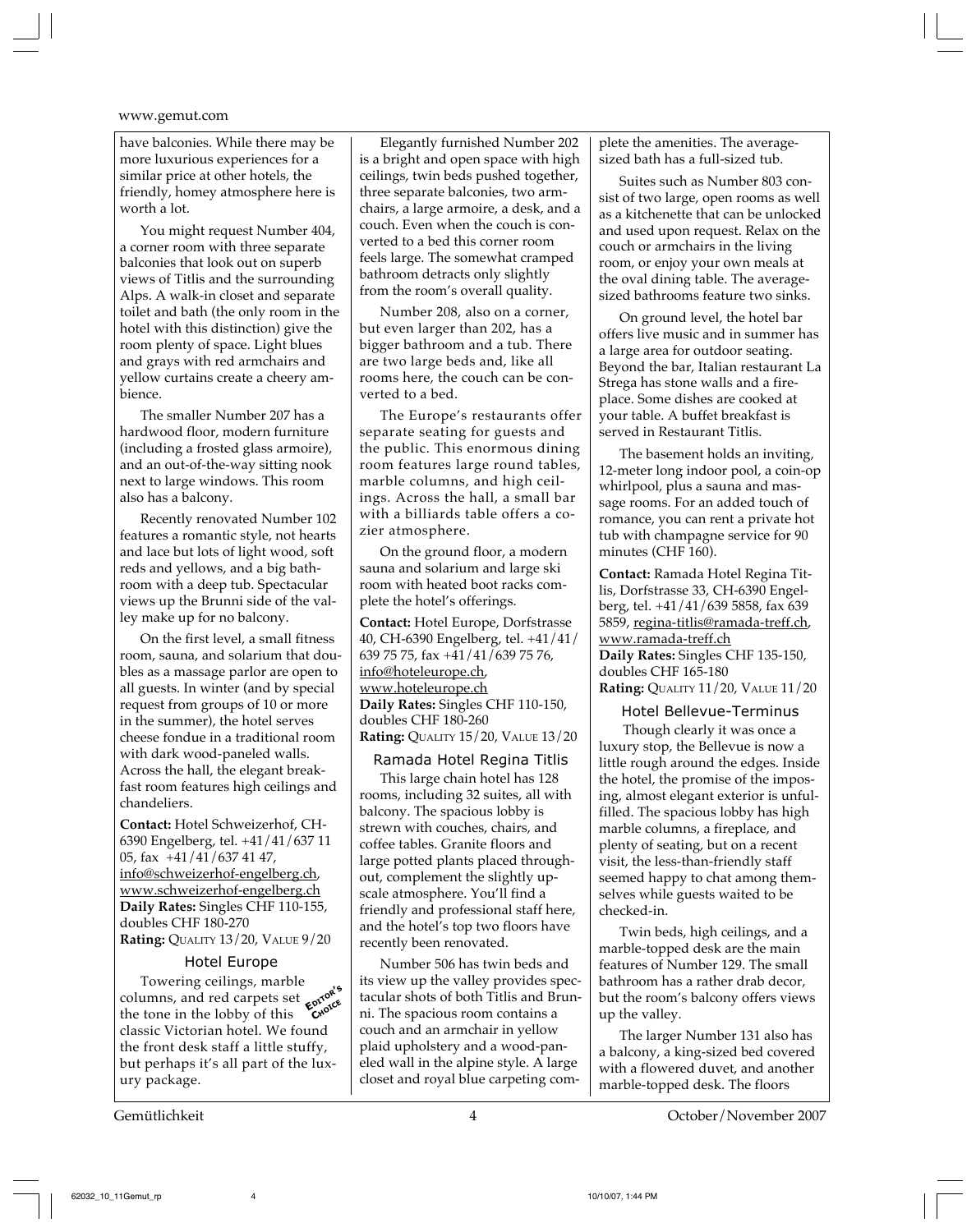squeak here and throughout the hotel. The bath includes a full-size tub and two sinks, although the color scheme is odd: red tiles and green fixtures.

Two huge dining rooms flank the lobby. The breakfast room has creaky wood floors and a beautiful, ornate wood ceiling. The only food served here is a continental breakfast buffet. The other dining room, for groups, also features a lounge with black leather couches and a pool table, as well as a children's play space.

**Contact:** Hotel Bellevue-Terminus, Bahnhofplatz, 6390 Engelberg CH, tel. +41/41/639 68 68, fax +41/41/ 639 68 68,

bellevue.engelberg@telealpin.ch, www.bellevue-engelberg.ch **Daily Rates:** Single CHF 85-110, double CHF 140-190 **Rating: QUALITY 7/20, VALUE 7/20 圖** 

#### **Engelberg Restaurants**

There are a few gourmet dining options in Engelberg, but after a long day in the mountains, nothing beats hearty fare in cozy, casual restaurants—of which there is no shortage in this small mountain town.

#### Yucatan

Possibly the best Mexican food in Switzerland—true that's not saying a lot, but Yucatan serves up a delicious alternative to the Swiss and Italian fare that dominates the village. The main room, bright and spacious, has a long, wooden bar and large tables skirting the perimeter. A smaller room to the side is nonsmoking. The decor feels authentic, with brightly colored walls stenciled in lively designs.

A starter of nachos, heaped with cheese, salsa, guacamole, and sour cream, is enough for four people. Burritos, smothered with cheese, come with sides of Spanish rice and refries. There are also fajitas and quesadillas plus a selection of big, juicy burgers with rich toppings such as avocado and bacon. Entrees are in the CHF 17-30 range.

A favorite après-ski spot, Yucatan can get pretty lively during its daily happy hour (between 5 and 6pm) when beer is half-price (CHF 3 for a half-liter), but usually quiets down later. Live bands in the evening can also draw crowds.

**Contact:** Yucatan, Bahnhofplatz Engelberg 6390 CH, tel. +41/41/637 13 24

#### **Rating:** QUALITY 12/20, VALUE 12/20

#### Chuchichäschtli Restaurant

Ancient wood floors, vinewrapped, intricately-carved beams and posts, old cowbells, and a pair of antique stoves, create a fantastic ambiance in this classic Swiss restaurant. Mismatched wooden tables and chairs lend an even more homey, alpine lodge feel. Chuchichäschtli seems to be a local favorite, as a steady stream of customers flowed through on an otherwise quiet, off-season Monday. The staff offers a warm greeting and there's outdoor seating on a deck raised above street level behind a decorative wood railing.

The fare, of course, is traditional Swiss: mainly sausage, pork, beef, and soups, plus some vegetarian options. Homemade tomato soup, filled with tomato chunks, chopped onion, basil, a dollop of sour cream, and sprinkled with minced chives, arrives piping hot to warm you from the inside out. Rich and flavorful spaghetti with meat sauce is just as hearty, and comes with a generous side of grated Parmesan cheese. Prices are typical of the area and won't break the bank.

**Contact:** Chuchichäschtli Restaurant, Klosterstrasse 11 6390 Engelberg CH,

tel. +41/41/637 16 74, www.chuchichaeschtli-engelberg.ch **Rating:** QUALITY 12/20, VALUE 11/20

#### Berghaus Jochpass

On its mountainside perch, this traditional Swiss restaurant is perfect for lunch during a long day on the slopes, or after a couple of hours walking the many hiking trails around Jochpass. Rich dark wooden posts and beams, framed black and

white portraits of grinning, bearded men, and old ski photos make up the cozy décor. If the sun is shining, you may want to sit at a picnic table on the large porch outside and enjoy a view that stretches out to the surrounding rocky peaks and glaciers.

The food is hearty and filling. The bratwurst with *Rösti* and onion gravy is as good as it gets. And to warm you up, there's always that classic ski lodge goody, hot chocolate.

Prices (CHF 18 to 35) are higher than the adjoining cafeteria-style restaurant but not exorbitant.

**Contact:** Berghaus Jochpass, top of Jochpass station, tel. +41/41/637 11 87

**Rating:** QUALITY 11/20, VALUE 11/20

#### Bierlialp Pizzeria-Trattoria

A good choice for Italian food, Bierlialp Pizzeria-Trattoria is family friendly but does not lag in quality. The kitchen, fully visible from the tables, has a brick pizza oven. The long, narrow layout of the restaurant makes it feel smaller than it is and adds a touch of intimacy. The

#### **Key Websites for the Traveler**

**• www.gemut.com** Gateway site for travelers to Germanic Europe, including car rental, rail passes, hotel bookings, traveler feedback, travel tips, and past issues (free access to back issues for subscribers; see log-on info on page 2).

**• www.viamichelin.com** The Michelin database of hotels and restaurants, plus great interactive trip planning tools.

**• www.travelessentials.com** Guidebooks, maps, travel accessories, luggage, all at 10 percent off for subscribers. Use discount code gemut2006.

**• www.webflyer.com** Informative frequent-flyer forums make this a must for air travelers.

**• bahn.hafas.de/bin/query.exe/en** German rail website, with train schedules throughout Europe, as well as Germany.

**• www.sbb.ch/index\_e.htm** Swiss and European rail schedules.

**• www.ski-europe.com** Top Web resource for skiers with much data on Alpine resorts.

**• www.myswitzerland.com** Website of Switzerland's national tourist authority.

**• www.germany-tourism.de** Germany's national tourist authority.

**• www.austria.info/us** Austria's national

tourist authority. **• www.historicgermany.com** Website for an

alliance of historic German cities.

**• www.thetravelinsider.info** Info on electronic devices used by travelers — cell phones, computers, etc.

Gemütlichkeit 5 October/November 2007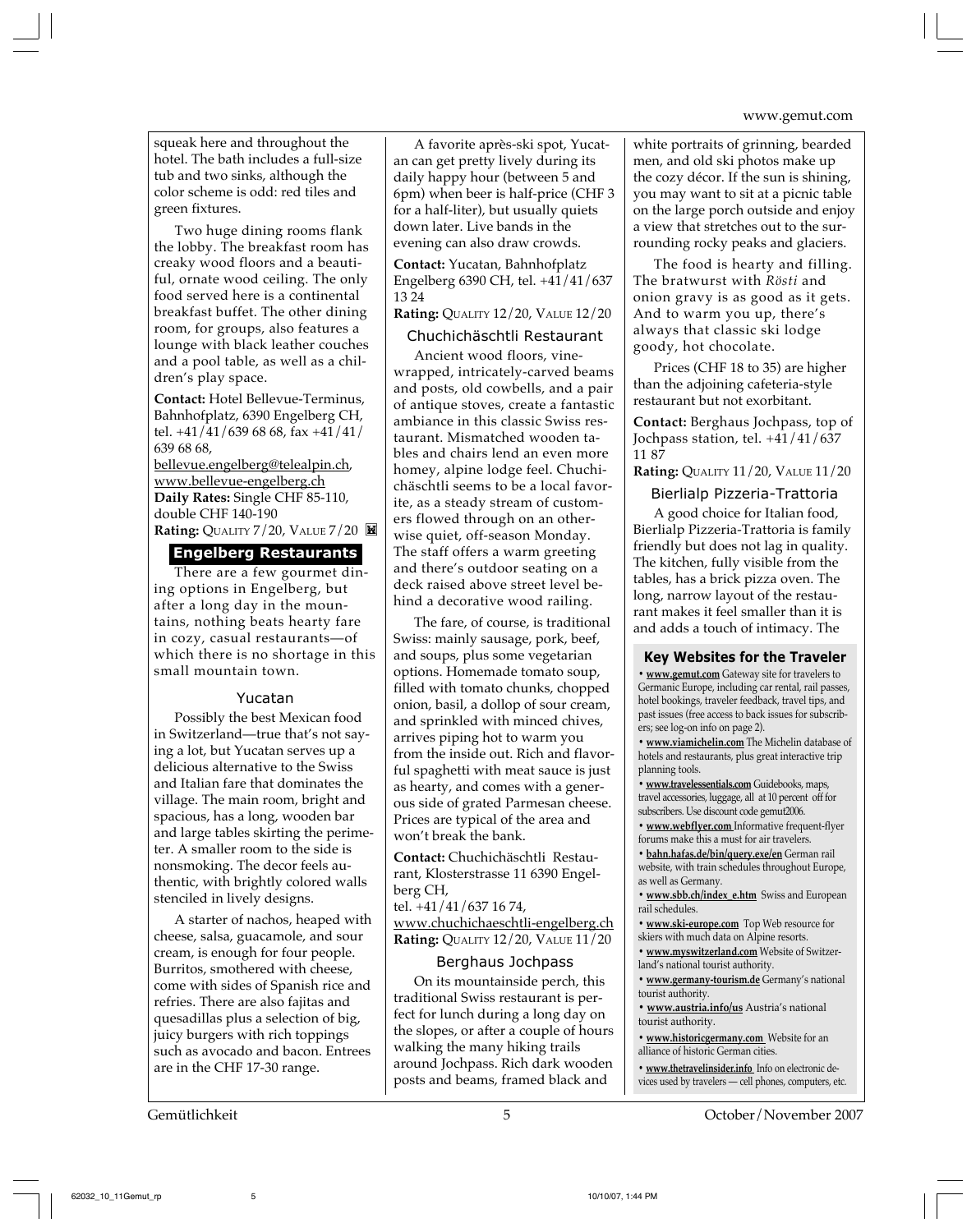friendly staff ensures a lively vibe throughout the afternoon and evening hours.

The pasta entrees we sampled arrived with rich and balanced flavors. Thin-crust pizza did not disappoint, with fresh and plentiful toppings. Reasonable prices make this eatery a good choice all around.

**Contact:** Bierlialp Pizzeria-Trattoria, Dorfstrasse 21, CH-6390 Engelberg, tel. +41/41/637 17 17

**Rating: QUALITY 13/20, VALUE 13/20** 

#### *THREE DAYS IN SALZBURG Continued from page 1*

and quality, try the **Altstadt Radisson SAS.** For a bit more local charm and only a step away, the **Altstadthotel Wolf** is a good bet. A longtime *Gemütlichkeit* value choice is the stylish little **Hotel Jedermann**. For an absolutely idyllic setting just a short bus ride away, there's the newly expanded and always excellent **Pension Sallerhof**. And no story on Salzburg is complete without a mention of the wonderful **Schloss Haunsperg** in nearby Oberalm bei Hallein. Once you've settled in to the room of your choice, it is time to begin your three days of stunning vistas, charming side streets, and enticing eateries.

Unless you arrive very early in the morning, Salzburg's picturesque main thoroughfares are likely to be filled with tourists. One way to rise above the crowds and celebrate your arrival is with a beer at **Stiegl** on Festungsgasse. The brewery has been a vital part of this city for 400 years and is a great place to start your short visit. Assuming you've already had lunch, bypass the main beer hall and the restaurant and head for the *selbstbedienung* garden above. The views are much better and the atmosphere more relaxed.

Afterward, continue up the hill to the fortress, **Hohensalzburg** (perhaps forgoing the expensive but efficient funicular in favor of some exercise). If the crowds are thin, you can join the guided tour for the views from the upper ramparts, but feel free to skip it and wander along the top of the Mönchberg towards the **Museum of**

**Modern Art** at the other end of the cliffs. Few tourists make use of this lovely park and the late afternoon sun paints everything golden. Besides, dinner tonight will be at the museum's Café m32Its location, perched at the top of the Mönchberg in the spot once occupied by Casino Salzburg (now located in Schloss Klessheim just outside town), is unbeatable as the sun drops and the lights of the city come twinkling on.

#### **Day 2**

Don't dawdle this morning; there's a lot to explore before the city thickens with crowds. If you've got room left over from breakfast at your hotel, step around to **Fasties** in the Pfeifergasse for a mid-morning snack, though you may have to wait in line behind locals with the same idea. Pay attention to what they order, as the menu changes and is generally scrawled on a chalkboard outside. If it is later in the day, you'll want to try their soups and sandwiches.

From Fasties, return to the **Mozartplatz** with its large statue of the composer in the center. Facing the **Glockenspiel Café**, bear right towards **Judengasse,** which leads to Salzburg's heavily-photographed and traveled, pedestrian-only main street, **Getreidegasse**. At its end, turn left on Hofstallgasse and work your way back along the side of the cliffs, passing the **Pferdeschwemme** (horse trough), **Neutor** (a tunnel directly below the Mönchberg), and the center of Salzburg's famed music festival, the **Festpielhaus,** until you reach the **Domplatz**. Every summer, this large square in front of Salzburg's biggest church is transformed into a theater for an open-air production of Hugo Hofmannstahl's *Jedermann* (Everyman).

Duck through to the **Residenceplatz**, laid out by Salzburg's notorious ruler, Archbishop Wolf Dietrich. The large square is dominated by an impressive fountain and provides an open, sunny place for resting. Horsedrawn carriage tours of the city leave from the square as well.

Work your way back along **Chur-**

**fürstrasse** to the **Universitatsplatz**, where a farmers market sets up most days. Browse the fresh produce and local products to find side dishes, but for the main course head over to one of the sausage vendors lined up along north side of the Universitatsplatz. Order a *käsekrainer* (sausage with melted cheese), choose a crusty roll, and eat it standing up at the table alongside the sausage cart. Wash it down with a cold beer and get ready for the next adventure.

Make your way across the river and into the **Mirabell Gardens**. Built at the end of the seventeenth century, these gardens are another famous Salzburg landmark, both for their beauty and for the *Sound of Music* scene filmed here. From nearby Mirabellplatz, hop the Number 25 bus toward Rif for the **Untersbergsbahn** in **Sankt Leonard**.

Although there are many trails to the summit of the Untersberg, most are a good day's hike. Save that for a longer visit and be whisked to the top via cable car. Once there, you can scramble along the paths to lookouts in every direction. On one side is the parade of snow-covered Alps (even in summer) marching off towards Innsbruck. Another direction boasts a panorama of farms, small villages, the Hohensalzburg and the *Altstadt*.

Back at your hotel, relax for a few hours and then it's off to the "new city" for drinks and dinner. If the evening is chilly, stop by **Zum Fidelen Affen** (merry monkees), where the primate decor lends a lighthearted atmosphere. If the weather is warm, head for **Die Weisse**, a lovely beer garden tucked away off the Rupertgasse for a pre-prandial beverage. The speciality is wheat beer, so if your glass is cloudy that's a good thing. Be careful though, the hours can slip away here and you don't want to miss dinner.

For dinner, try **Wasserfall** on the Linzergasse at the base of the Kapuzinerberg, where the excellent Italian food is accompanied by the trilling sounds of an indoor waterfall. Afterward, if the moon is out, try climbing the steps to the top of the

Gemütlichkeit 6 October/November 2007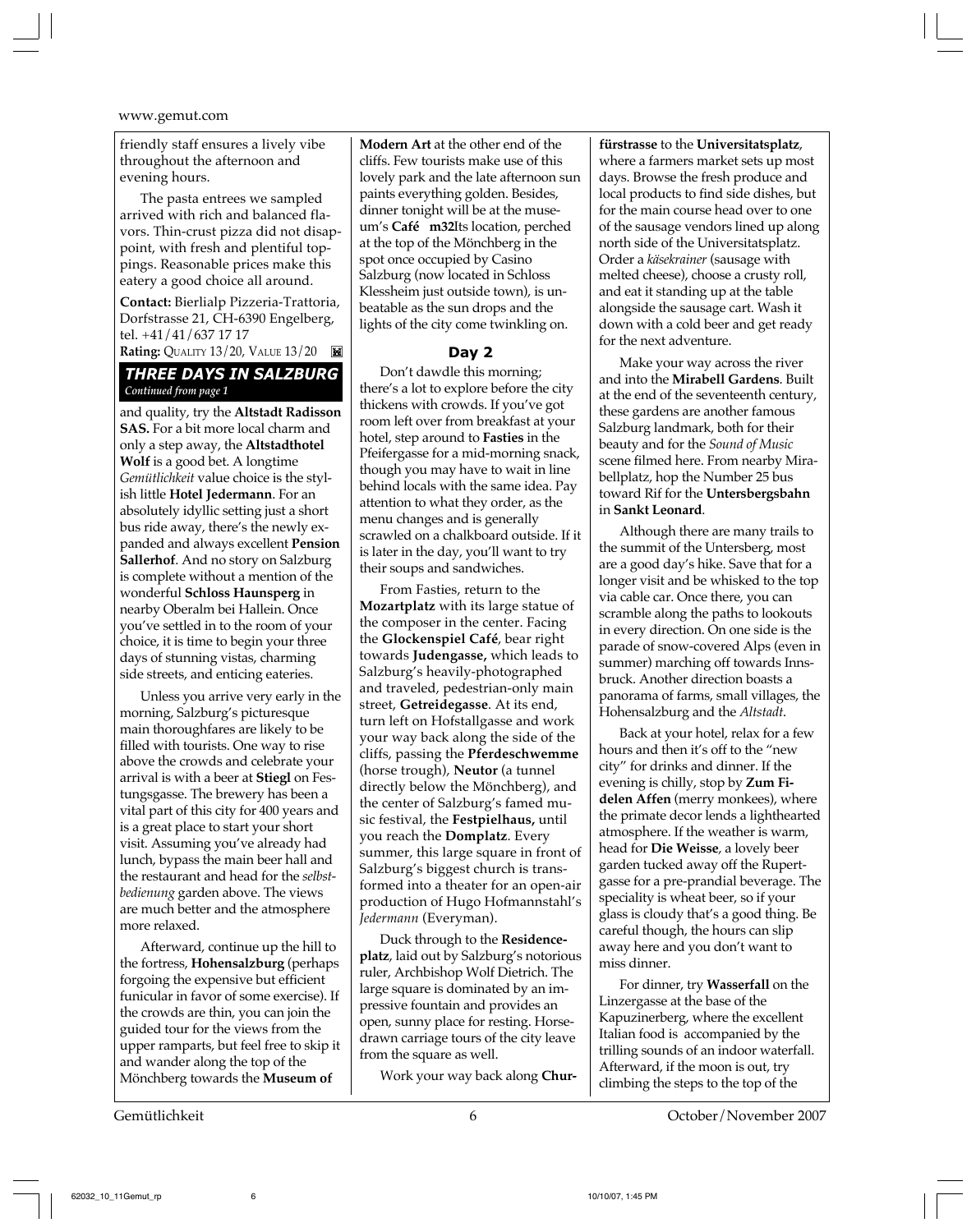Kapuzinerberg where you will be rewarded with dramatic views of the lighted city set against the cliffs of the Mönchberg. Or, for a less challenging post-dinner walk, stroll the banks of the Salzach before stopping by **Cafe Tomaselli** in the **Altermarktplatz** for coffee and something sweet. This Salzburg institution is the oldest continuously operating café in Austria.

#### **Day 3**

Since you won't venture far this morning you can linger a bit over breakfast. As one of the cultural gems of Europe, Salzburg has its share of great museums and galleries. Start in the Residenceplatz with the **Residenzgalerie** and its fine collection of Dutch and Flemish art. The **Dommusuem** offers the church's extensive accumulation of religious art and treasures while the new **Salzburg Museum** introduces visitors to the various myths and personalities of Salzburg's cultural past. And before hunger strikes, be sure to take a spin through the **Rupertinum**, enjoying its fine assortment of 20<sup>th</sup> century art.

For lunch, mosey back through town to **Papagenoplatz** (named for the character in Mozart's *Magic Flute*) and grab a table under the hanging plants at **Zirklwirt**. The portions are big enough to keep you going for the rest of the day. Order the chicken gyros with all the mixings nicely laid out, or the misnamed "Steak Sandwich" (it's actually chicken). In any case, this peaceful garden retreat, just steps from bustling Mozartplatz, offers a fitting finale to your Salzburg tour. Despite all you've seen, you'll leave knowing there are many more discoveries left for future trips.

#### *Salzburg Hotels*

**Hotel Altstadt Radisson SAS**, Rudolfskai 28/Judengasse 15, tel. +43/662/848 571, fax 848 5716, www.radisson.com/salzburgat, Radisson-altstadt@austria-trend.at, doubles from E235

**Altstadthotel Wolf**, Kaigasse 7, +43/ 662/843 4530, fax 842 4234, www.hotelwolf.com,

office@hotelwolf.com, doubles from E98 **Schloss Haunsperg**, Hammerstrasse 51, Oberalm bei Hallein, tel.

+43/06245/80662, fax 85680, info@schlosshaunsperg.com, www.schlosshaunsperg.com, doubles from E135

**Pension Hotel Sallerhof,** Hauptstrasse 9, Grödig, tel. +43/624/672 521, 624/672 521 18, www.sallerhof.com, info@sallerhof.com, doubles from E84

**Hotel Jedermann**, Rupertgasse 25, tel. +43 662 /873241, office@hoteljedermann.com, www.hoteljedermann.com, doubles from E90

#### *Salzburg Restaurants*

**Café m32**, Mönchberg 32, tel. +43/662/841000

#### **Fasties,** Pfeifergasse 3

**Wasserfall**, Linzergasse 10, tel. +43/662/873 331, reservations required

**Café Zirklwirt**, Pfeifergasse 14, tel. +43/662/843472

#### *Bars and Cafes*

**Stiegl**, Festungsgasse 10, tel. + 43/ 662/842681, daily from May 10 through September

**Die Weisse**, Rupertgasse 10, tel. +43/662/8722 46, www.dieweisse.at, closed Sun.

**Cafe Tomaselli**, Altenmarkt 9, www.tomaselli.at

For more on Salzburg go to www.gemut.com.

## **News/Deals**

ĬX

■ Cheap Winter Packages: Our friends at **SkiEurope** have announced their annual SuperSki Week packages (remember: you don't have to ski), including:

- Innsbruck, from \$650
- Salzburg, from \$850
- Interlaken, from \$919
- Garmisch-Partenkirchen, from \$939

The deal includes six or seven nights' accommodations, roundtrip airfare from the U.S., and daily breakfast. Contact: tel. 800-333-5533 or www.ski-europe.com.

■ Swiss and Austrian Deals from **Minotel:** Get 15 percent off hotel bookings made before December 31. (When reserving online, enter the promotion code "September.") Fall specials include three nights for the

price of two at certain hotels in Lugano, Salzburg, Wengen. Visit www.gemut.com or www.minotel.com for details.

■ **Vienna Shopping:** Three 7<sup>th</sup>-district clothing boutiques in Austria's capital are experimenting with a new business model: They've added stylish hair salons to the high-fashion shopping experience. See what the fuss is all about at:

Glanz & Gloria, Schottenfeldgasse 77, 7th district, tel. +43/650/ 400 60 89, www.glanzundgloria.at

Schon schön, Lindengasse 53/ corner of Andreasgasse, 7th district, tel. +43/699/153 777 01, www.schonschoen.at

be a good girl, Westbahnstrasse 5a, 7th district, tel. +43/1/524 47 28, www.beagoodgirl.com

■ **Jungfrau Special:** This fall, CHF 415 (about \$354) gets you five nights' accommodations, daily breakfast, and a six-day train pass for the Jungfrau mountain railways. Rides up to the Jungfraujoch and the Schilthorn– Piz Gloria are included. Prices are scaled according to hotel categories. Contact www.jungfrau.ch.

■ Beware of DCC and the Travel-**Money Card:** Many travelers returning from Europe report being given the choice of paying for credit card purchases in local currency or US dollars. Choose dollars and you will pay three to five percent more than if you paid in euros. **Dynamic Currency Conversion** (DCC) is a great deal for merchants and the companies who sell it to merchants. But for travelers it's a rip-off. DCC charges a fee to convert local currency to dollars. It also determines the exchange rate; one that is higher, of course, than the interbank rate charged when you pay in local currency and let your credit card convert the euros or francs to dollars. Outside the U.S., always insist on paying in local currency.

Another shaky proposition is AAA's prepaid **Visa TravelMoney Card**. The card is accepted by merchants that also accept Visa. The problem is you get a lousy exchange rate and pay about 7 percent more than if you simply paid with a credit card.

Gemütlichkeit 7 October/November 2007